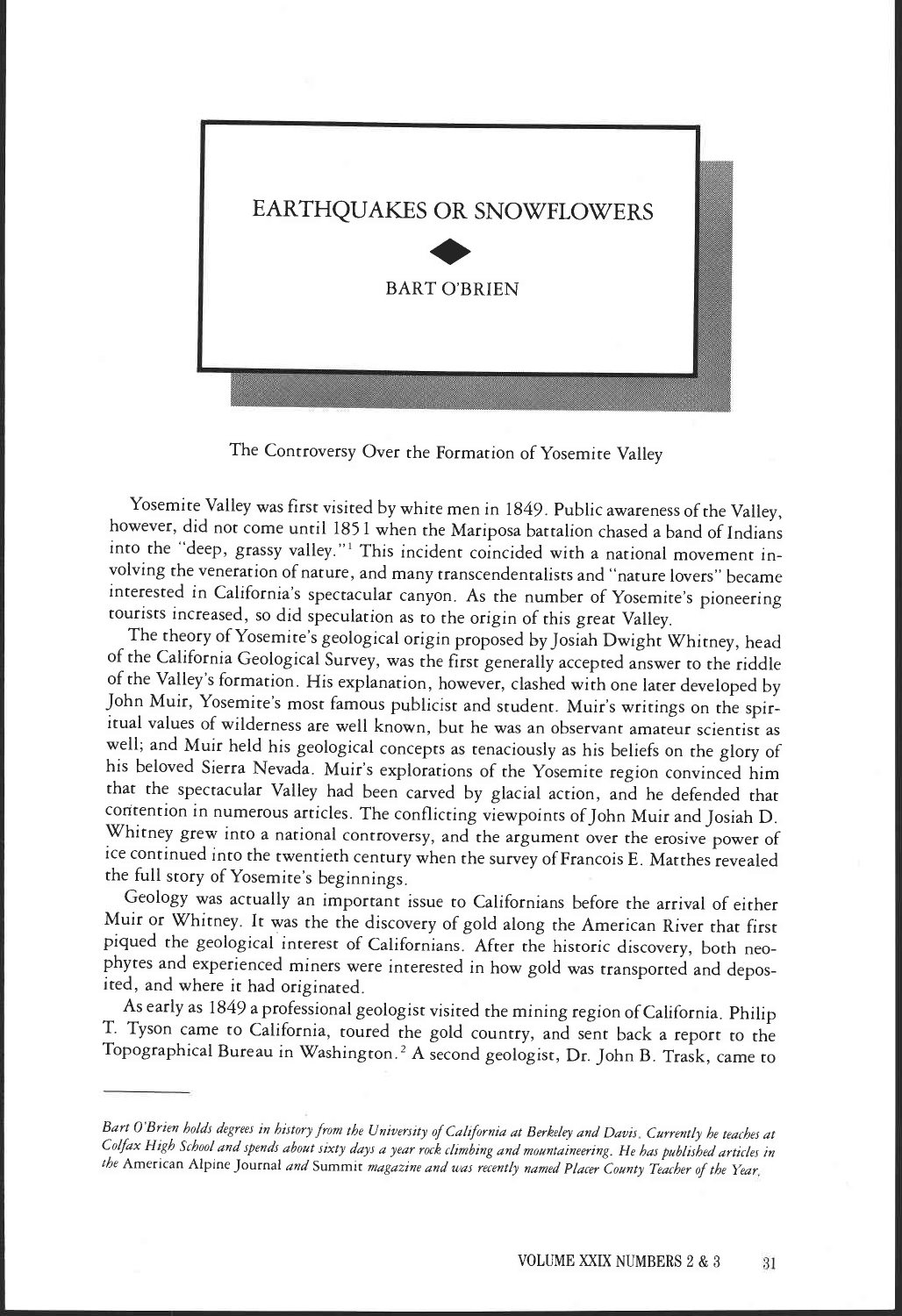California in 1853, and at that time, the state senate requested that he submit a further report on the geology of California.<sup>3</sup>

These reports, however, even when augmented by those of the Pacific Railroad explorers, were completely inadequate. California legislators, therefore, were very receptive to the proposal, by several prominent eastern scientists, for an extensive state survey, and on April 21, 1860, a bill appointing Josiah Dwight Whitney to head the California Geological Survey was passed.4

Whitney was forty-one years old, and he brought to California the highest qualifications in both education and experience that were possible for a nineteenth century American. He had been educated at George Bancroft's Round Hill School, Yale College, and in Europe. His practical experience had been gained in the Great Lakes region, where he was co-director of the Michigan Surveys. Whitney's competence as a metallurgist, chemist, geologist and writer had established him in the highest scientific circles by the time of his trip to California.<sup>5</sup>

Whitney divided his exploration of California into four great north/south reconnaissances. The first encompassed the Coast Range; the second, the western slope of the Sierra; the third, the crest of the Sierra, and finally, the eastern slope of the Sierra. It was while exploring the third area, the High Sierra, that Whitney encountered Yosemite Valley and postulated his theory of its origin.



Whitney survey team in the Yosemite Valley during the early 1860s. From left to right: Gabb, J. D. Whitney and W. H. Brewer, the others are unidentified.

The Whitney Survey came to Yosemite Valley in June of 1863. In the two months spent on this part of the survey, three weeks were devoted to the survey of the route between Big Oak Flat and Mono Lake, one week "in and about Yosemite Valley," and the remaining weeks in exploring the areas surrounding the Valley.6 Although Whitney's colleagues (William H. Brewer, Clarence King and James T. Gardener) were to return to Yosemite in 1864, Whitney had completed his work. The single week spent exploring and observing the Yosemite Valley provided the basis for Whitney's explanation of how the valley was formed.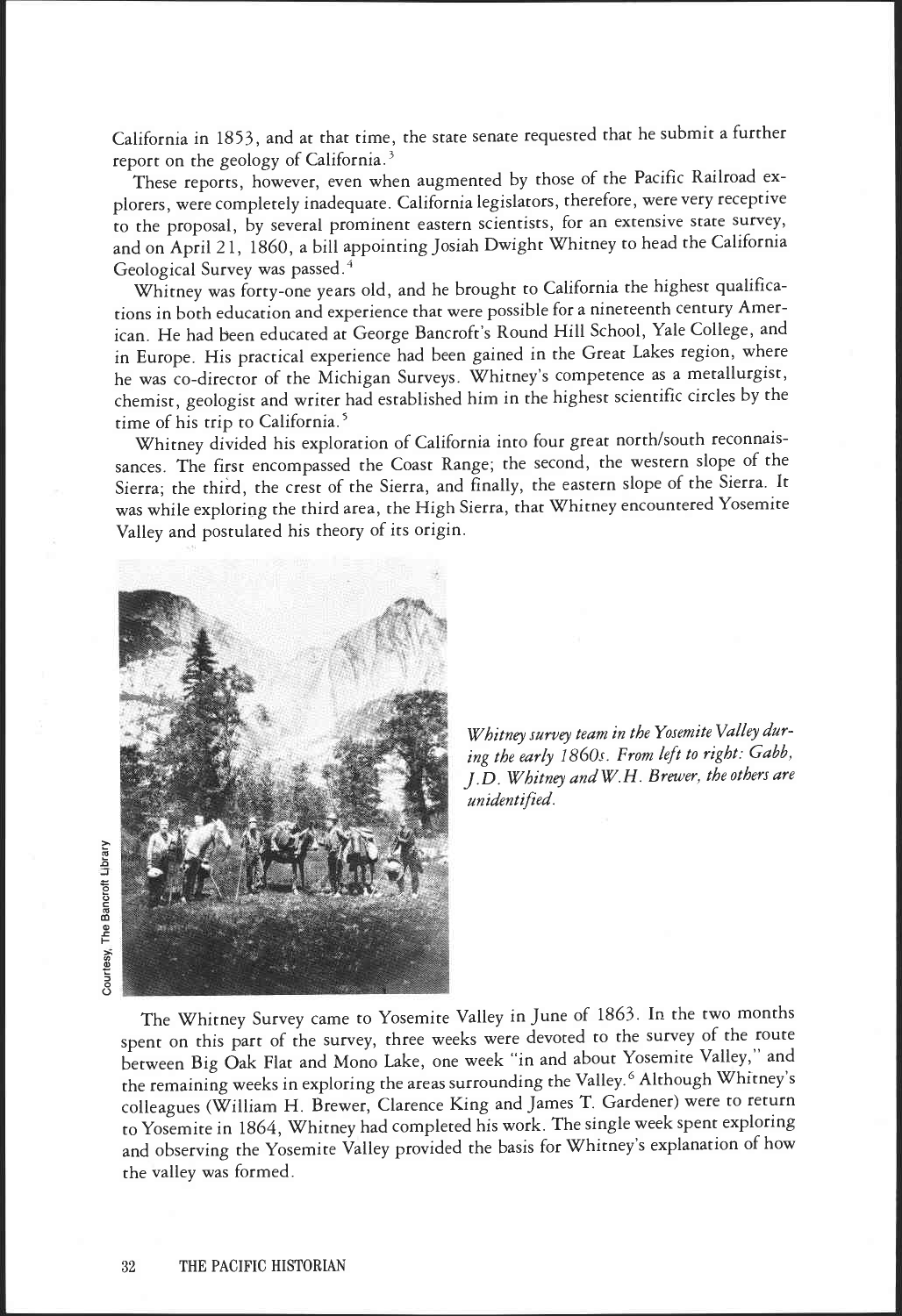



Courtesy, The Bancroft Library

Courtesy, The Bancroft Library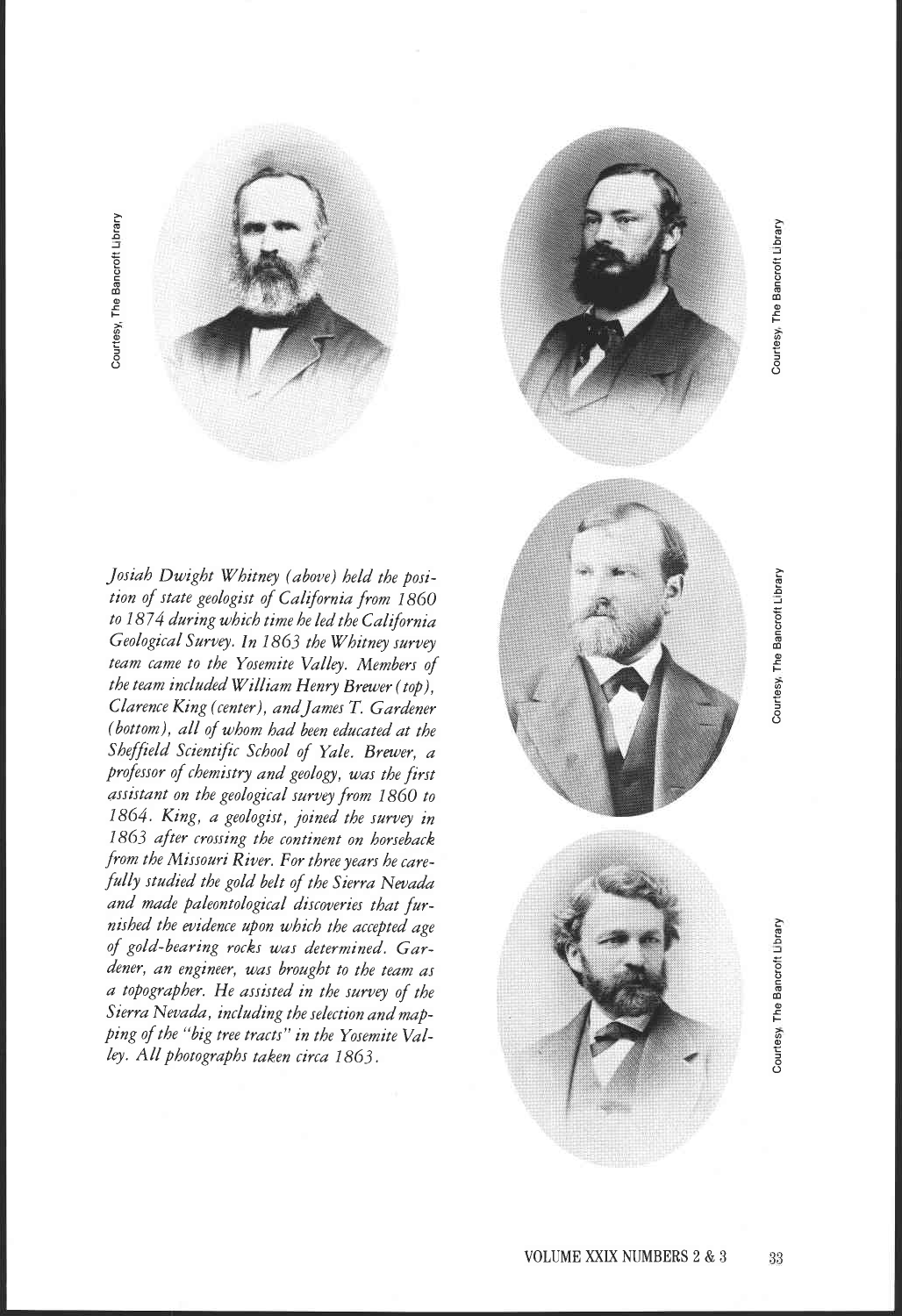The "peculiar and almost unique type of scenery" in Yosemite, said Whitney, made it natural to ask "how these vertical cliffs have been formed, and to what geological causes does the Yosemite Valley owe its existence."7 In formulating an hypothesis, Whitney drew on his observations of other California canyons. Most of the great canyons and valleys of California, Whitney had correctly observed, were the result of the longcontinued action of rivers and streams. These canyons, however, were V-shaped, meaning that their walls were inclined, not vertical as those of Yosemite. Whitney, therefore, after apologizing for the limited study and stating that the future reports of King and Gardener might better explain the formation, conjectured that: 'this mighty chasm has been roughly hewn into its present form by the same kind of forces which have raised the crest of the Sierra and molded the mountains into something like their present shapes."8 By "the same kind of forces," Whitney was referring to the uplifting and downfaulting that had occurred along the fault line between the Sierra Nevada and the Owens Valley. There the crest of the Sierra was pushed up as the floor of the Owens Valley gradually dropped. In Yosemite Valley, Whitney believed, a similar type of cataclysm could explain the high and precipitous Valley walls, and the absence of talus, or exfoliated debris, along the base of the cliffs.

Whitney, however, did not ignore the past presence of a glacier in Yosemite. The 1864 survey by Clarence King and James T. Gardener, said Whitney, "obtained ample evidence of the former existence of a glacier in the Yosemite Valley."9 While he did not dwell on the importance of glaciation, Whitney quoted King as saying that all the streams entering Yosemite are "beautifully polished and grooved by the glacial action," that the ice reached a thickness of "at least a thousand feet," and "four ridges in the Valley . . . without a doubt, are glacial moraines."<sup>10</sup>

Although Whitney's theory of the formation of Yosemite Valley has been refuted, it should be noted that his hypothesis was not totally unfounded. There are several wellauthenticated instances of valleys that have been formed by the subsidence of portions of the earth's crust. In California, both the Owens Valley and the Tahoe Basin were formed in this way, and Whitney undoubtedly had such instances in mind when he outlined his theory.

John Muir first saw Yosemite Valley in the spring of 1868. His flowing and lyric rhetoric, describing the beauty of the mountains and calling for their preservation, remains popular today. Indeed, Muir, the nature lover and wilderness spokesman, has become something of a patron saint to thousands of conservationists, mountaineers and outdoor enthusiasts, yet Muir the scientist is little known.

While his credentials might not be as academically impressive as Whitney's, a great deal of evidence supports Muir's position as a scientist. He gathered and classified hundreds of plants and insects, and in the process of developing an insect collection in the Yosemite region, he discovered two species of butterflies that were previously unknown. He also used sophisticated scientific procedures in measuring the movement of glaciers in both California and Alaska, and more importantly, he was recognized as a scientist by many other nineteenth century professionals. Included in this group were Asa Gray, Joseph LeConte, and Louis Agassiz. Muir was even offered several teaching positions at eastern universities. The combination of experience and recognition certainly, as much as any academic qualifications, entitles John Muir to the title of "scientist."

John Muir's interest in science first appeared as an infatuation with mechanics on his father's farm at Fountain Lake, Wisconsin. Here, he constructed waterwheels, windmills, and an original double-rotary saw.<sup>11</sup> By the time the family had moved to Hickory Hill,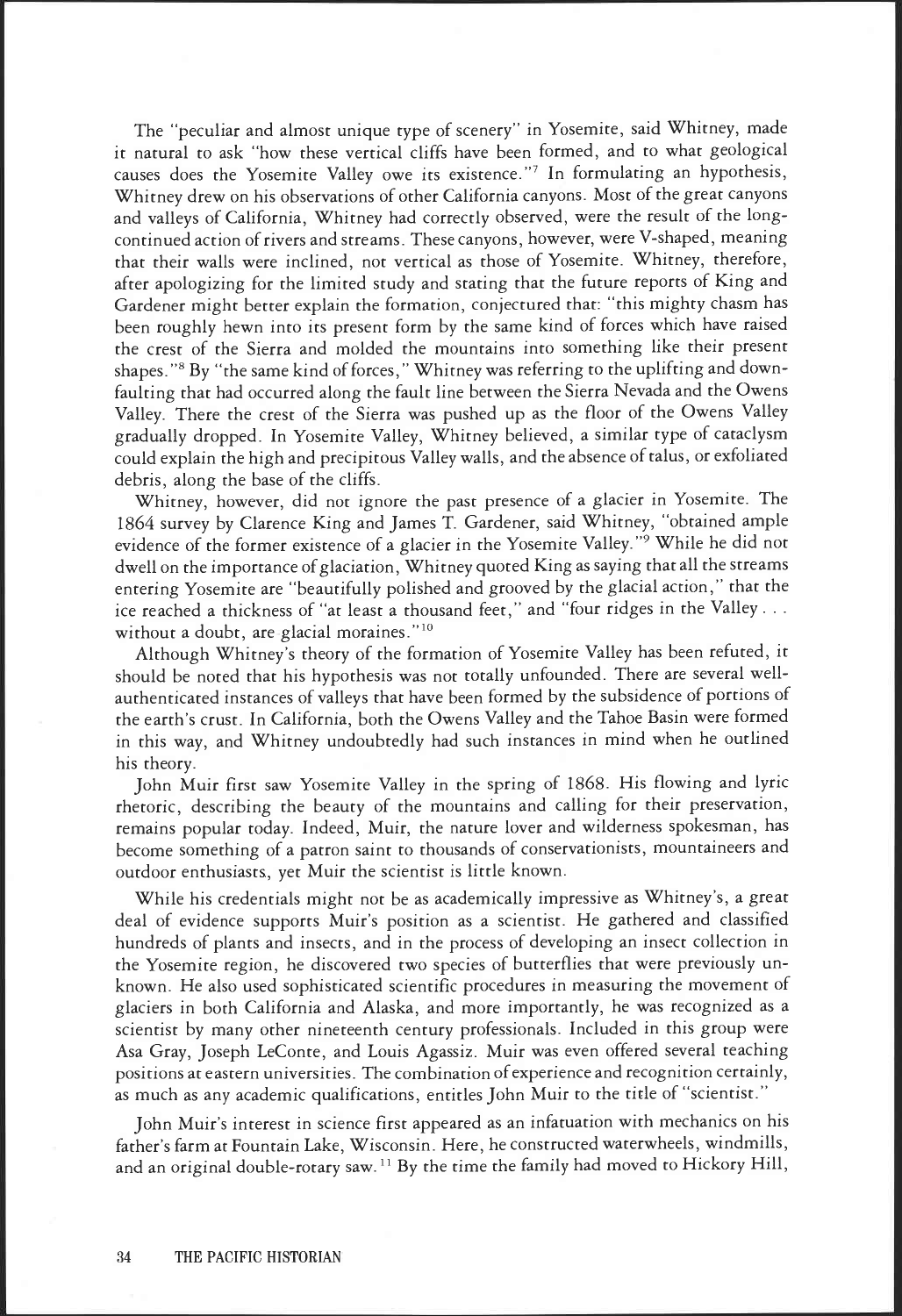Muir had become an accomplished inventor. He had carved and assembled numerous clocks, the most elaborate of which had four faces, each with a fourteen foot minute hand. 12 This clock was built before he was twenty years old, and it was constructed without the aid of a model.

Two specific inventions were of importance to Muir's future because they eventually led to his attendance at the University of Wisconsin and his introduction to formal education. The first was a bed with a timer that, at the precise minute it was set, would rear up to an angle of forty-five degrees and drop the sleeper to his feet. The second was an incredibly accurate thermometer. This instrument was so sensitive that as an individual approached or stepped back, the dial registered changes in the temperature. Both of these devices were displayed at the Wisconsin State Fair, and Muir won an honorarium of fifteen dollars for their originality.<sup>13</sup> Muir's success at the State Fair gave him access to several jobs, but he chose to enroll in the University of Wisconsin.

"To please himself," according to biographer Linnie Marsh Wolfe, "Muir entered chemistry and geology classes taught by Dr. Ezra Slocum Carr."14 Muir's interest in both fields was great and he later wrote, "I shall not forget the doctor, who first laid before me the great book of nature."1' Before the end of his first term, he had a reputation as the best chemistry student at the university, and Muir used both the university's geology library and that of Dr. Carr to familiarize himself with the most current scientific literature. 16 This, along with his future studies in botany, geology and biology, were to provide Muir with the background that enabled him to write about a diversity of topics, to understand the complexity of man's relationship with the natural world, and to label himself a "poetico-trampo-geologist-bot, ornith-natural, etc., etc., !-!-!"17

Despite these rather well known facts about Muir's background, the question remains as to when he acquired the knowledge necessary to develop a new and accurate theory of glaciers and mountain building. There is no simple answer. Muir's correspondence indicates that his primary interest as a young man was botany. During his thousand mile walk and even after his arrival in California, Muir collected and dried a variety of plant species.<sup>18</sup> An interest in geology became more evident in Muir's letters the longer he remained in Yosemite. While botany was his main interest in 1869, by 1871 his letters were rife with accounts of ice, snow, and rock. Muir's personal library also hints that his introduction to geology was at the hand of Dr. Carr, but his real education was selfmotivated. Muir's copy of Tyndall's Hours of Exercise in the Alps (published in 1871) contains dozens of annotations and makes a special note of page seventy-five, where Tyndall writes:

Here and there angular pieces of quartz, held fast by the ice, inserted their edges into the rocks and scratched them like diamonds, the scratches varying in depth and width according to the magnitude of the cutting stone. Larger masses, held similarly captive, scooped longitudinal depressions in the rocks over which they passed, while in many cases the polishing must have been effected by the ice itself. A raindrop will wear a stone away; much more would an ice surface, squeezed into perfect contact by enormous pressure, rub away the asperities of the rocks over which for ages it was forced to slide. The rocks thus polished by the ice itself are so exceedingly smooth and slippery that it is impossible to stand on them where their inclination is at all considerable. But what a world it must have been when the valleys were thus filled!<sup>19</sup>

This description sounds as if it pertained specifically to the rocks in and around the Yosemite Valley, and Muir certainly noted the similarity. Inside of the front cover of his copy of this book, Muir signed his name and "Yosemite Valley." Therefore, Muir probably acquired this book while he was still living in Yosemite and formulating his thesis as to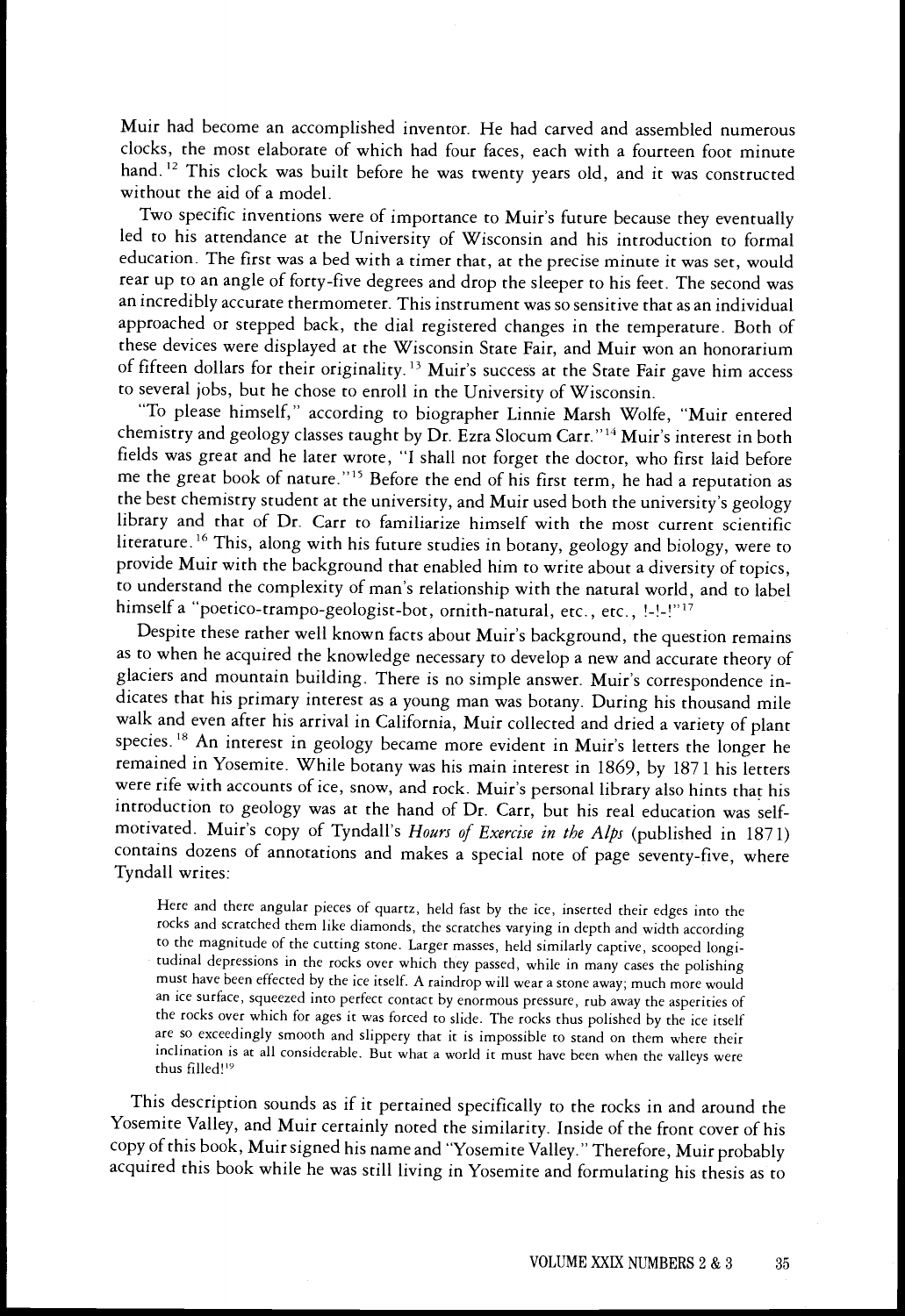the valley's origin. Muir also corresponded with an ever-widening circle of scientists and scholars. His papers from the early 1870s include letters dealing with geology and observations about glaciers from Mrs. Carr, Joseph LeConte, of the University of California, M.W. Harrington, of the University of Michigan, and James Cross, of Oxford, England. It seems apparent, as with the clocks, that Muir's initiative, perceptivity, and diligence resulted in his acquisition of the knowledge that allowed him to describe correctly the formation of Yosemite and other California mountain valleys.

John Muir first went to the Yosemite high country as a sheepherder, and it was while herding sheep that he discovered the first signs of glaciation. On July 10, 1869, while camped on Tamarack Creek above the Merced Canyon, Muir examined the parallel scratches on some granite slabs. He next turned his attention to the composition and color of some large boulders scattered across these slabs and determined that they were erratics, "borne from a distance."<sup>20</sup> He quickly theorized that a glacier had swept over the region, and his ideas about the role of glaciers in the Sierra began to take shape. Later that summer, from the slopes of Mount Hoffmann, Muir saw:

... the billowy glaciated fields of the upper Tuolumne and looked down on lake Tenaya, ... the largest of the many glacier lakes in sight [situated in an] ice-sculptured lake-basin [which] seems to have been slowly excavated by the ancient glaciers . . . [Beyond the basin werel huge shining domes on the east, over the tops of which the grinding, wasting, molding glacier must have swept as the wind does today.<sup>21</sup>

Muir continued his studies of glaciation that summer, and when he returned to Yosemite Valley in the fall, he looked for more evidence. Patches of glacial polish near Vernal Fall and along the broad smooth apron of Glacier Point convinced Muir that glaciers had entered Yosemite Valley from Tenaya Canyon, Little Yosemite, and Illilouette Gorge. Muir did not publish or even mention in correspondence his observations of 1869 and 1870, but he did, while showing tourists around Yosemite, say that Whitney's theory of cataclysm was false, and that the Valley was actually carved by massive glaciers.<sup>22</sup> Some of those who listened to Muir's lectures were converted to his arguments, and before long California newspapers were giving publicity to Muir's theories.<sup>23</sup> This was the beginning of the controversy which was to develop over the origins of Yosemite Valley.

John Muir's first article on glaciation was published by the New York Daily Tribune on December 5, 1871, under the title, "Yosemite Glaciers." The article, although clouded by nineteenth century rhetoric, is a basic statement of the past existence of glaciers in Yosemite Valley. In "Yosemite Glaciers," Muir makes his point when he says:

. . the great valley itself, together with all of its various domes and walls, was brought forth and fashioned by a grand combination of glaciers acting in certain directions against granite of peculiar physical structure. All of the rocks and mountains and lakes and meadows of the whole upper Merced basin received their specific forms and carvings almost entirely from the same agency of ice.<sup>24</sup>

The article launched Muir's career as a nature writer, and it was a prelude to his most important writings on the formation of the mountains and valleys of the Sierra Nevada.

Muir's most significant scientific writings appeared over a period of years in the Overland Monthly. His first Overland article, entitled "Living Glaciers of California," appeared in December, 1872. In it Muir related his discovery of a living glacier in the Yosemite high country. This glacier, according to Muir, was the remnant of the once great glacier that had flowed down Tenaya Canyon.<sup>25</sup>

In 1874 and 1875, Muir published several more articles in the Overland Monthly, and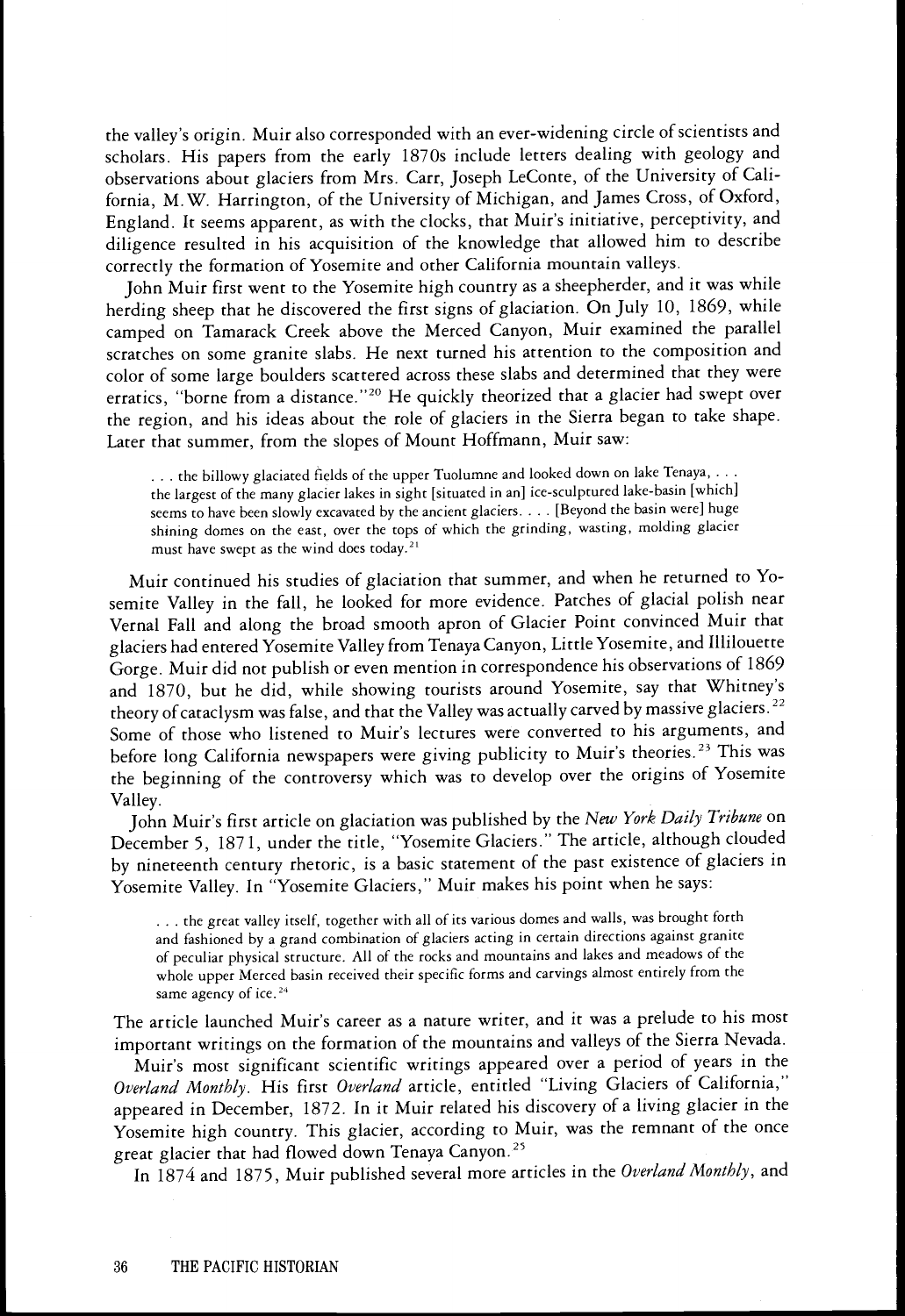seven of these were part of a series called 'Studies in the Sierra." The "studies" were largely taken from the journals that Muir had kept while exploring the Yosemite region from 1869 to 1872. The articles covered several aspects of mountain building and denudation, but were primarily accounts of the role of glaciation. In "Studies in the Sierra" No. 1, Muir explained that the major eroding agent in forming the Sierra was "not the earthquake nor lightning to rend and split asunder, not the stormy torrent nor eroding rain, but the tender snowflowers, noiselessly falling through unnumbered seasons, the offspring of the sun and sea."26 These "snowflowers," continued Muir, formed the great Sierra glaciers that could "not only wear and grind rocks by slipping over them . . . they also crush and break, carrying away vast quantities of rock, not only in the form of mud and sand, but of splinters and blocks, from a few inches to forty to fifty feet in diameter."<sup>27</sup>

By the January, 1875, publication of the seventh installment of his "Studies in the Sierra," Muir's views on the formation of the Sierra Nevada, and specifically Yosemite Valley, were well known by American geologists. It was also about this time that geologists began to take sides in the brewing battle between Whitney and Muir and their opposing theories on the formation of Yosemite Valley.

The roots of the controversy, however, had been planted in 1870. It was then that Whitney published, in the Yosemite Guidebook, a statement reconfirming his cataclysmic explanation and minimizing the evidence of glaciation in Yosemite. Whitney even went so far as to retract his earlier confidence in Clarence King's theory. Whitney wrote:

Much less can it be supposed that the peculiar form of the Yosemite is due to the erosive action of ice A more absurd theory was never advanced than that by which it was sought to ascribe to glaciers the sawing out of these vertical walls. . Nothing more unlike the real work of ice, as exhibited in the Alps, could be found. Besides, there is no reason to suppose, or at least no proof, that glaciers have ever occupied the Valley, or any portion of it sous so that this theory, based on entire ignorance of the whole subject, may be dropped without wasting any more time upon it.<sup>28</sup>

In Muir's extant writings, his first written comment on Whitney's theory was contained in a letter to Mrs. Ezra Slocum Carr,<sup>29</sup> dated April 13, 1870, and it was only one sentence: "Whitney says that the bottom has fallen out of the rocks here — which I most devoutly disbelieve."30 In August of 1870, Muir was to receive support for his glacial theories from a nationally known scientist. Joseph N. LeConte was a professor of natural history at the University of California, and he had come to Yosemite on a field trip with a group of college students. At the request of Mrs. Carr, LeConte sought out Muir and persuaded him to go along with the group on a trip into the high country. While they were traveling through what is now the central section of Yosemite National Park, Muir showed LeConte signs of glaciation and convinced him that the broad U-shaped canyons of the high country were the pathways of the great glaciers that excavated Yosemite. 31

LeConte proved to be an important ally to Muir because of his association with the formal scientific community and because he published, in at least two separate places, statements of the role of glaciers in Yosemite. In a paper entitled "Some Ancient Glaciers of the Sierra," LeConte credited Muir with discovering the role of glaciers in the formation of Sierra Nevada canyons, and also in his geology text book, entitled Elements of Geology, LeConte stated:

The wonderful falls of the Yosemite Valley, of which there are six in a radius of five miles, one of them 1,600 feet, three 600 to 700 feet, and two over 400 feet high, seem to be an exception  $\ldots$  their perpendicularity seems to be the result of the comparative recency of the excavation of the Valley by an ancient glacier.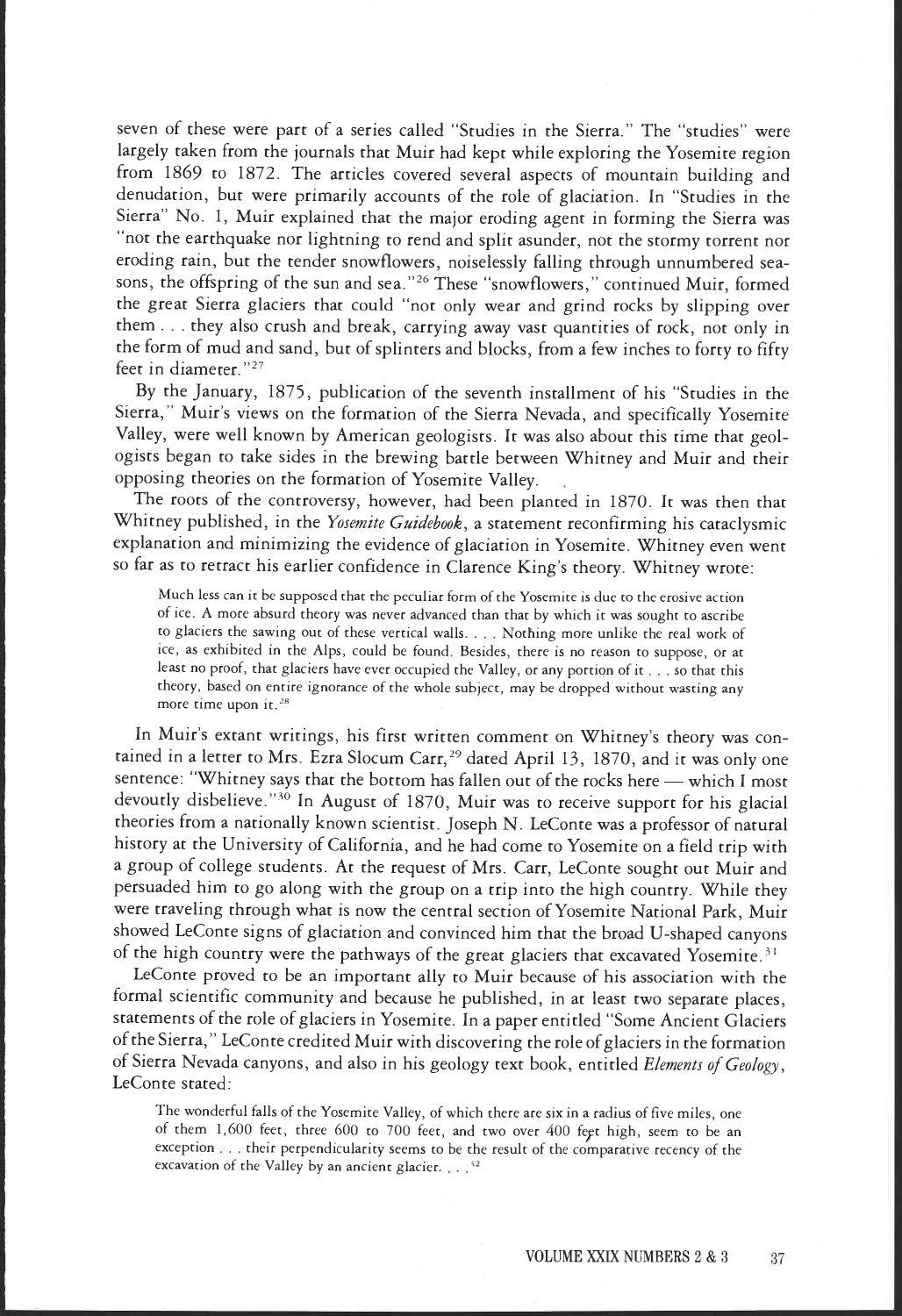

<sup>0</sup> Joseph LeConte of the University of California who became an important link between Muir and the formal scientific community.

The support from Professor LeConte brought other scientists to Muir's side. Louis Agassiz, professor of natural history at Harvard's Lawrence Scientific School and the world's leading glaciologist, wrote after reading Muir's accounts of the Yosemite glaciers: "Here is the first man who has any adequate conception of glacial action. . . . Muir is studying to a greater purpose and with greater results than anyone else has done."<sup>33</sup>

Professor Whitney's theory, however, was not cast aside. Clarence King and the other members of the California Survey rallied to the defense of the cataclysmic theory, as did several other prominent eastern scientists. Israel C. Russell, a member of the U.S. Geological Survey and professor of geology at the University of Michigan, after having studied the massive moraines outside of the glacial canyons along the eastern slope of the Sierra, declared that the absence of a similar formation outside of Yosemite provided strong evidence against the theory that the Valley had been mainly excavated by glaciers.<sup>34</sup> Another member of the U.S. Geological Survey who sided with Whitney was G.F. Becker. In an article entitled 'The Structure of a Portion of the Sierra Nevada of California," published in 1891, Becker said: 'Ice seems to have played a considerable part in clearing the canyons of fragments and in excavating shattered and decomposed patches . . . but the ice seems, nevertheless, to have been incapable of cutting into solid masses."35

Significantly, one scientist endeavoring to discover the main eroding agent in the formation of Yosemite Valley, developed another hypothesis. It was the theory of stream erosion, first proposed by H.W. Turner in "The Pleistocene Geology of the South-Central Sierra Nevada, with Especial Reference to the Origin of Yosemite Valley."36 Turner maintained that Yosemite Valley is similar in many respects to certain other streamworn canyons, and that Yosemite's unique features could be explained as products of stream erosion and weathering processes, facilitated by the jointed structure of the granite. Turner said that glaciers had done little more than clear the Valley of loose debris.<sup>37</sup>

The magnitude of the controversy generated by Whitney and Muir is revealed by its duration. It was still alive at the turn of the century, and as late as 1905 an article appeared in opposition to Muir's theories. H.L. Fairchild presented a paper at the 1905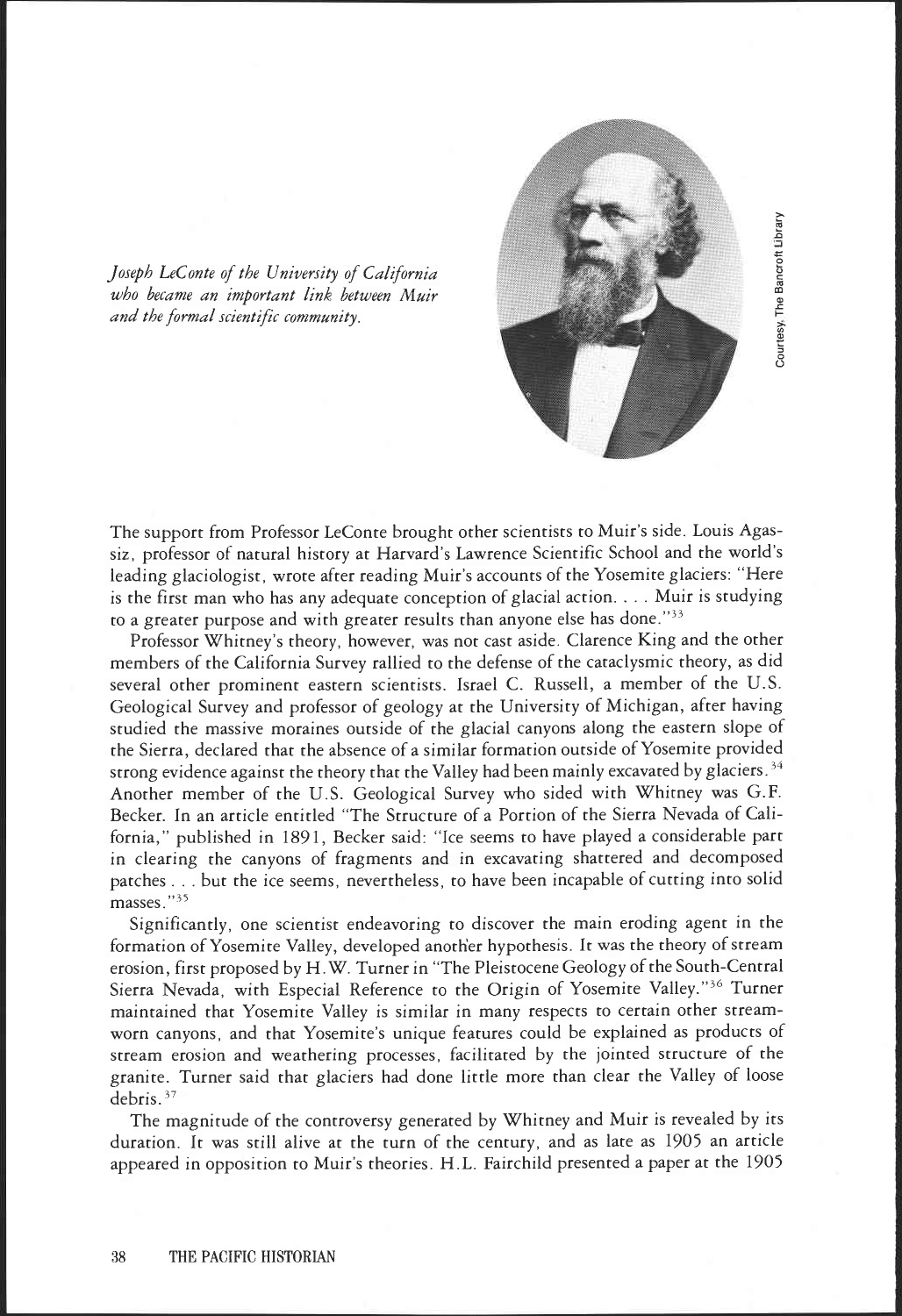meeting of the American Geological Society entitled, "Ice Erosion Theory a Fallacy." The article, seventy-four pages in length, presented both the arguments for, and those against ice erosion, and concluded, after analyzing the role of glaciers in most of the mountainous regions of the world, that ice has not been established as a significant erosive element, and that "glaciers are ineffective agents in production of valleys or basins."<sup>38</sup>

The question "How was Yosemite Valley formed?" was answered conclusively in 1930 by Francois Matthes. In the Geologic Origins of the Yosemite Valley, Matthes described the formation of Yosemite Valley in three primary stages. In the first stage, the Merced River meandered through a broad, level valley floor flanked by rolling hills between 500 and 1,000 feet in height. The second stage involved a series of uplifts combined with increased stream erosion that resulted in the formation of a deep canyon. The final stage was one of glaciation when, according to Matthes, "The Valley had been broadened and deepened to essentially its present proportions."39

Thus, Muir's hypothesis of the formation of Yosemite Valley was not completely accurate. He claimed that the canyon had been solely excavated by glaciers and that these glaciers totally covered the Sierra Nevada mountains for a single prolonged period.40 Dr. Matthes revealed, however, that while Muir's basic premise on the erosive power of ice was correct, the Valley was actually carved from an already existent canyon during at least four separate stages of glaciation. Muir's scientific investigations, therefore, had led him to put too much emphasis on glaciation, but his discovery of the importance of glaciers to the process of mountain building was, nevertheless, very significant.

One question remains unanswered, and that is, why did J.D. Whitney so tenaciously cling to his idea of a cataclysmic origin despite a later, more in-depth, study by such a prominent geologist as Joseph N. LeConte? Although there is no conclusive answer, an attempt at some type of rationalization of Whitney's reasoning seems imperative.

William E. Colby has written that it is not surprising that Whitney felt as he did. Whitney was at the peak of his fame, recognized as one of America's leading geologists, when, according to Colby:

François Emile Matthes (1874-1948), born in Amsterdam and educated in Europe, came to the United States in 1891. Beginning in 1913 and continuing for fourteen years, he made a detailed study of the origins of Yosemite Valley. The principal results of this work were published as "The Geologic History of the Yosemite Valley." His avocation was working with Boy Scouts, as shown by his uniform in this photograph taken by a scout at the foot of Upper Yosemite Falls in September 1936.

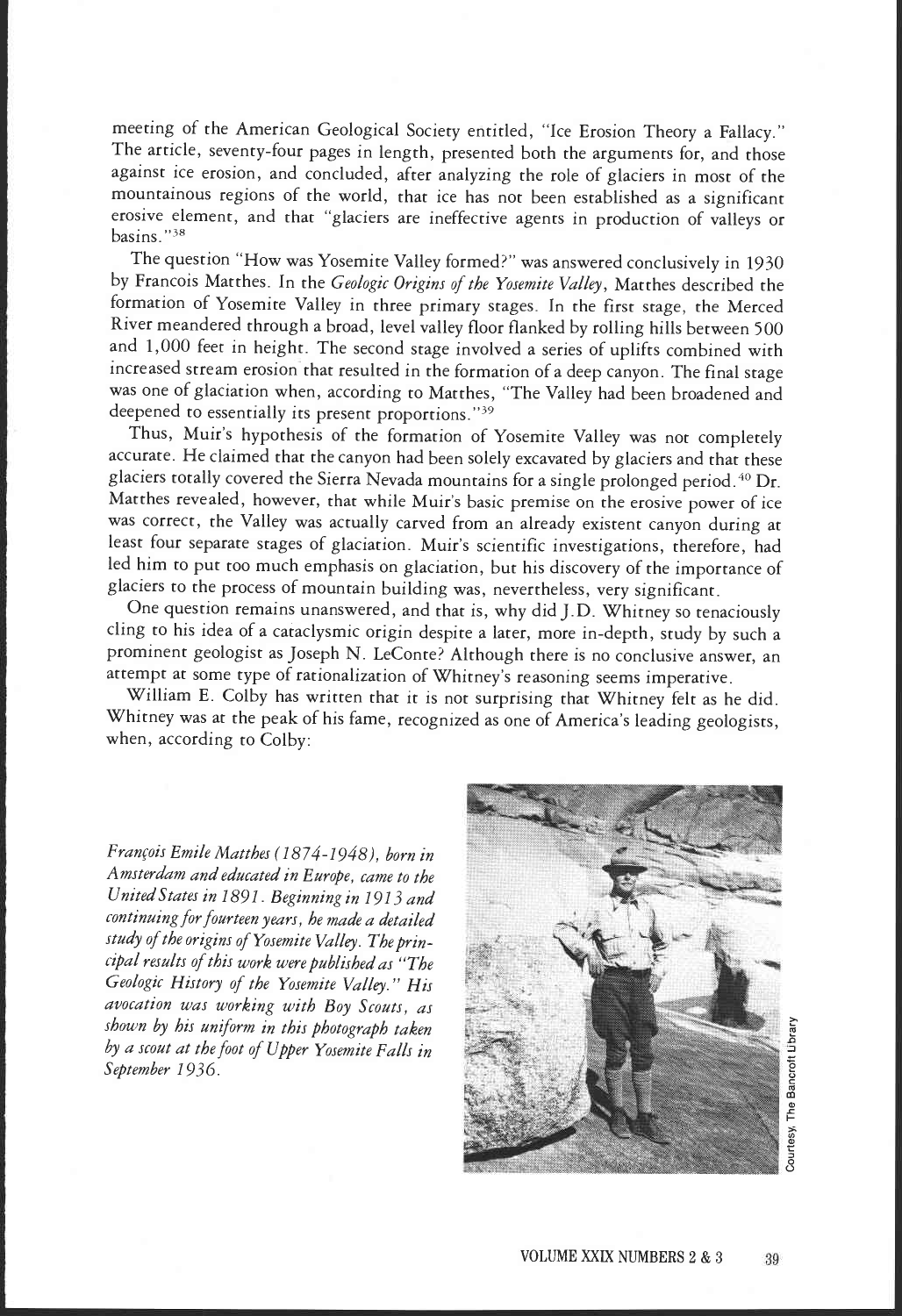He wrote and published the first guidebooks of the valley and in these fully expounded his theory of its origin. Unquestionably, as chief geologist of a state survey of nation-wide interest, he had given the origin of Yosemite, already world-famous, his best considered thought. For his mature conclusions to be questioned and even belittled by a mere youth who had no college degree . . . was lese majeste. Whitney proud and sensitive by nature, must have been galled beyond expression. . . . .<sup>41</sup>

The key to understanding Whitney's perseverance in holding a false theory is manifest in Colby's last sentence. The professor was indeed 'proud and sensitive" as well as stubborn. Whitney's tenacity in clinging to hastily produced conclusions was not without precedent. The well-known Calaveras skull incident, in which Whitney claimed a skull unearthed in a Mother Lode mine was of neolithic origin when, in fact, it had been planted as a joke by some local miners, is the most obvious example of the professor's uneven judgement.

The professor's course of action became even more perplexing, after one reads his remarks on the geology of the Hetch Hetchy canyon, a smaller but similar version of Yosemite located less than fifty miles away.

In the 1870 edition of their Yosemite Guidebook, Whitney wrote:

Hetch Hetchy . . . is, in many respects, almost an exact counterpatt of the Yosemite. It is not on quite so grand a scale as that valley; but, if there were no Yosemite, the Hetch Hetchy would be fairly entitled to a world-wide fame  $\ldots$ <sup>42</sup>

Whitney continued:

There is no doubt that the great glacier, which, as already mentioned, originated near Mt. Dana and Mt. Lyell, found its way down the Tuolumne Canyon, and passed through the Hetch Hetchy Valley, . . . Within the Valley, the tocks are beautifully polished, up to at least 800 feet above the river, Indeed, it is probable that the glacier was much thicker than this.

These quotations illustrate Whitney's willingness to accept the occurrence of glaciation in Yosemite's "exact counterpart" while refusing to accept the occurrence of glaciation in Yosemite.

Perhaps, Whitney's actions in the Yosemite controversy can be understood in light of the drive toward institutionalization by nineteeth century science. The late nineteeth century marked the end of the self-educated amateur naturalists such as Audubon and Fremont and the development of college educated professionals such as O.C. Marsh and Asa Gray. Whitney and Muir, respectively, could be classified as representatives of each of these groups, and the professor perhaps felt a severe threat to the progress of institutionalized science if he should be out-researched by an amateur naturalist.

Professor Whitney was no stranger to glaciation, and he undoubtedly would have discerned its geologic significance in Yosemite had he invested more time actually working in that region. Both in his earlier career in Michigan and in his post-California efforts, Whitney studied glaciers, and he certainly understood their importance to landscape development. But, as he did at other times in his career, Whitney arrived at a hasty conclusion, and because of his stubbornness, he refused to admit his mistake and accept the opinion of another scientist.

The final irony in this whole controversy may rest in a midwestern cemetery. Upon the death of Professor Whitney in 1896, his family and admirers wished to erect a suitable monument to the man that they had loved and respected. They chose a beautiful rose quartzite erratic boulder,<sup>44</sup> that Muir would have identified as being "borne from a distance."